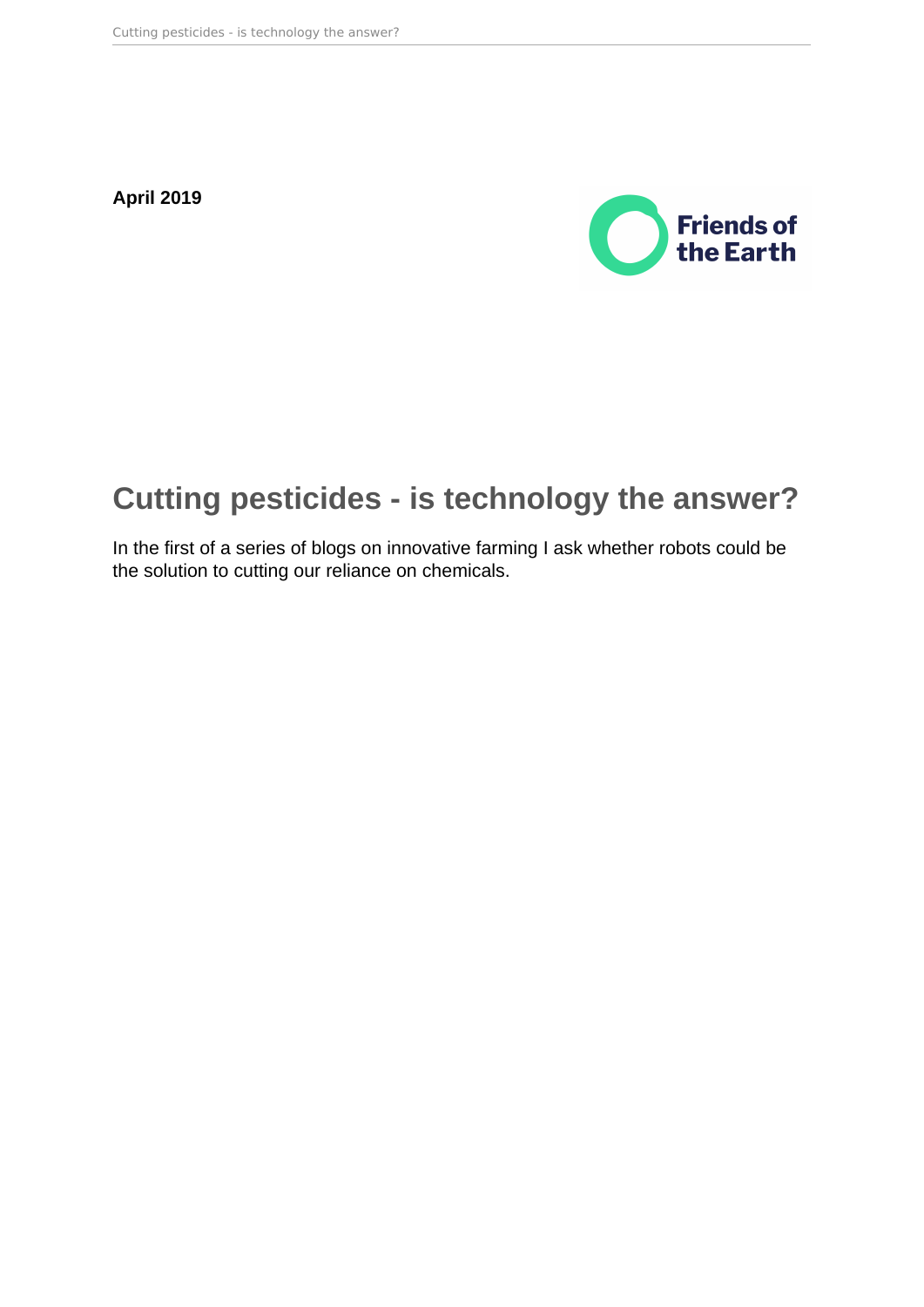# Nature and climate crises – we need solutions now

The evidence that [pesticide](https://policy.friendsoftheearth.uk/opinion/insectageddon-whats-happening-bees-and-other-insects)s are a key driver of biodiversity loss keeps mounting. We know we must reverse the destruction of nature just as much as we need to tackle climate change.

Dousing the land with toxic chemicals should belong in the past. But despite widespread agreement that we should be protecting crops without harming nature, [pesticide use is still rising](https://policy.friendsoftheearth.uk/insight/theres-something-wrong-countryside-rising-pesticide-use-uk).

Friends of the Earth has been sceptical that high-tech gizmos are the solution farmers need to cut chemical use. But there have been some exciting developments in technology, with claims that artificial intelligence (AI) and robots could cut chemical use by up to 95%. I decided to find out what all the fuss was about.

#### A role for robots?

Robots are being developed to carry out a range of farming tasks. The technology is probably most developed for crop harvesting, which has largely been driven by labour shortages in fruit picking.

But can robots help replace chemical pesticides? There are a variety of fascinating trials in universities around the country, but the team of robots being developed by tech start-up the [Small](https://www.smallrobotcompany.com/)  [Robot Company](https://www.smallrobotcompany.com/)(SRC) is the closest to becoming a commercial reality.

#### Tom, Dick and Harry

SRC is developing a team of robots – Tom, Dick and Harry – to carry out a range of tasks, from planting seeds to monitoring crops and controlling weeds. The brains of the operation will be provided by Wilma – an AI operating system – to help farmers make key decisions and provide instructions to Tom, Dick and Harry. SRC is currently in field trials, with its early prototype monitoring robot Tom in 20 farms across the UK.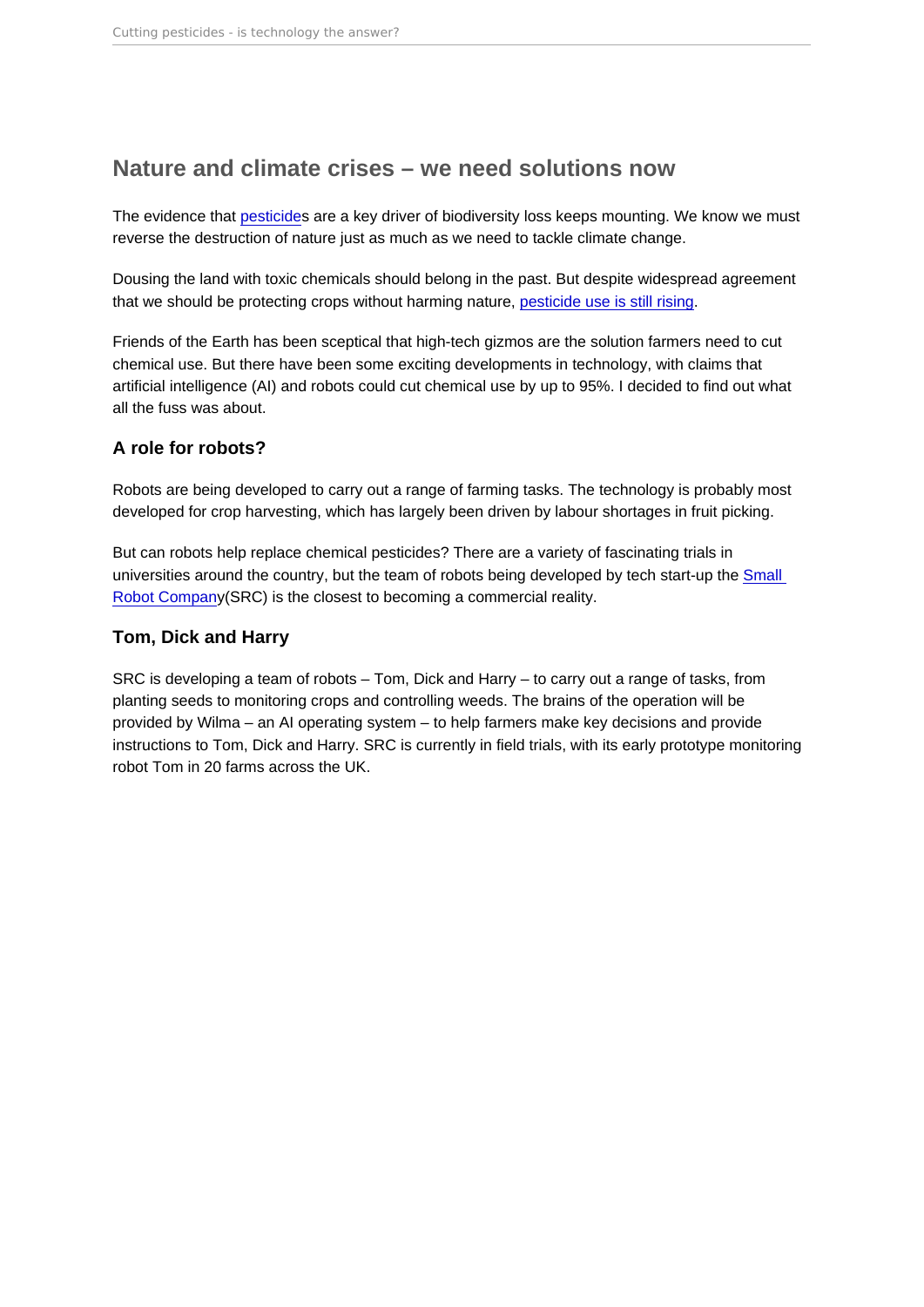

2 models of crop monitoring robot Tom Small Robot Company

I spoke to Ben Scott-Robinson, co-founder of the Small Robot Company, to find out more.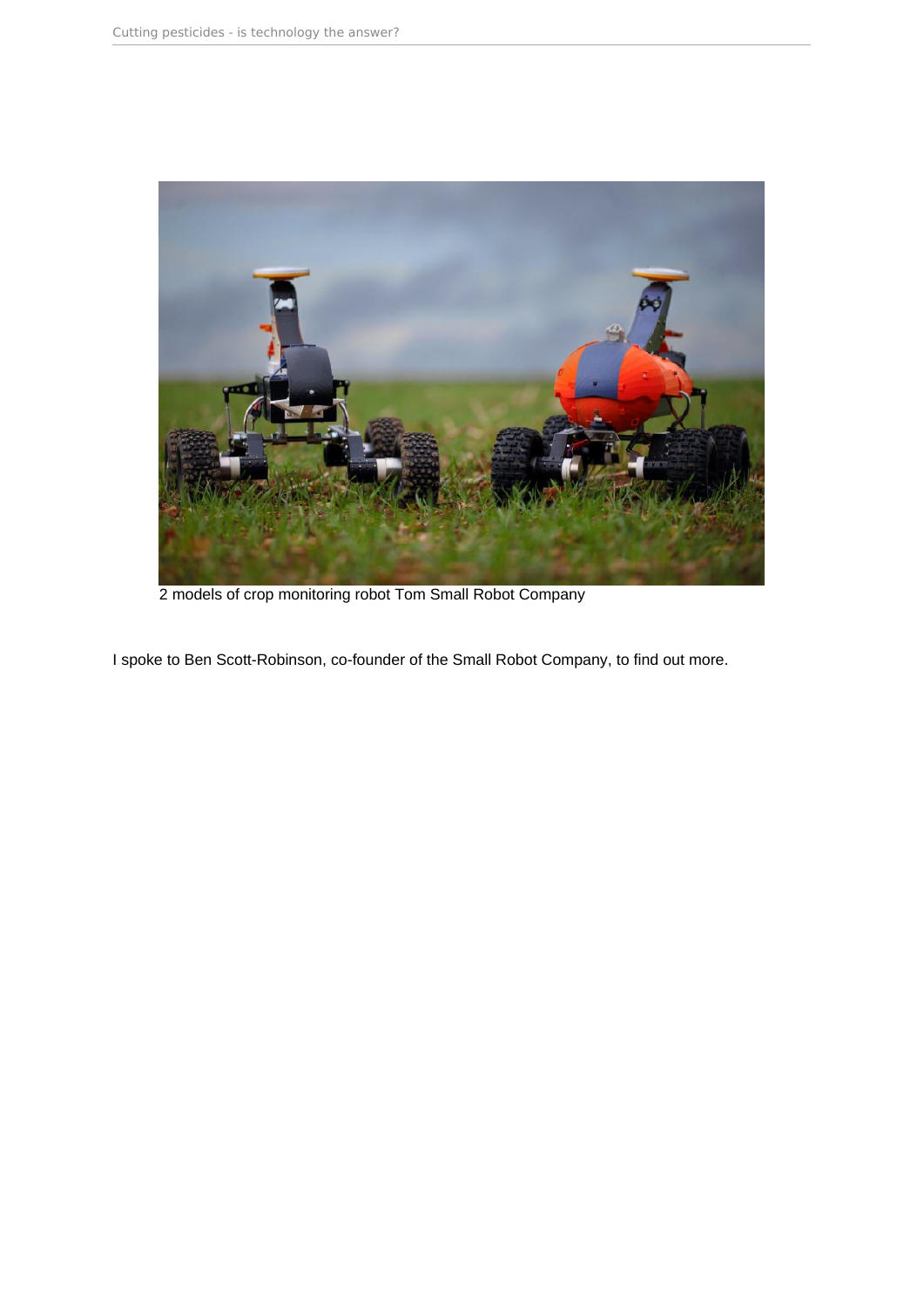<span id="page-3-0"></span>Ben Scott-Robinson, Small Robot Company sitting on stairs with a robot Small Robot Company

How close are you to having a weeding robot that can replace a pesticide?

Ben "We want to provide a commercial service of weeding robots in wheat crops by autumn 2020. Already our AI can distinguish between emerging wheat and broad leaved weeds in the field"

The next development milestone will be non-chemical weeding with an initial prototype anticipated at the end of this year. Early field trials are due to start in 2020"

"Dick the weeding robot will zap the weeds with electricity, significantly cutting the need for herbicides"

So, right now your robots can distinguish some weeds from wheat – will you be developing the technology to be even more precise?

Ben "At present our robots can look at a field and distinguish between wheat, weeds, and "other". " This level of detail is a challenge for humans - and even other robots! -so to differentiate is a significant milestone".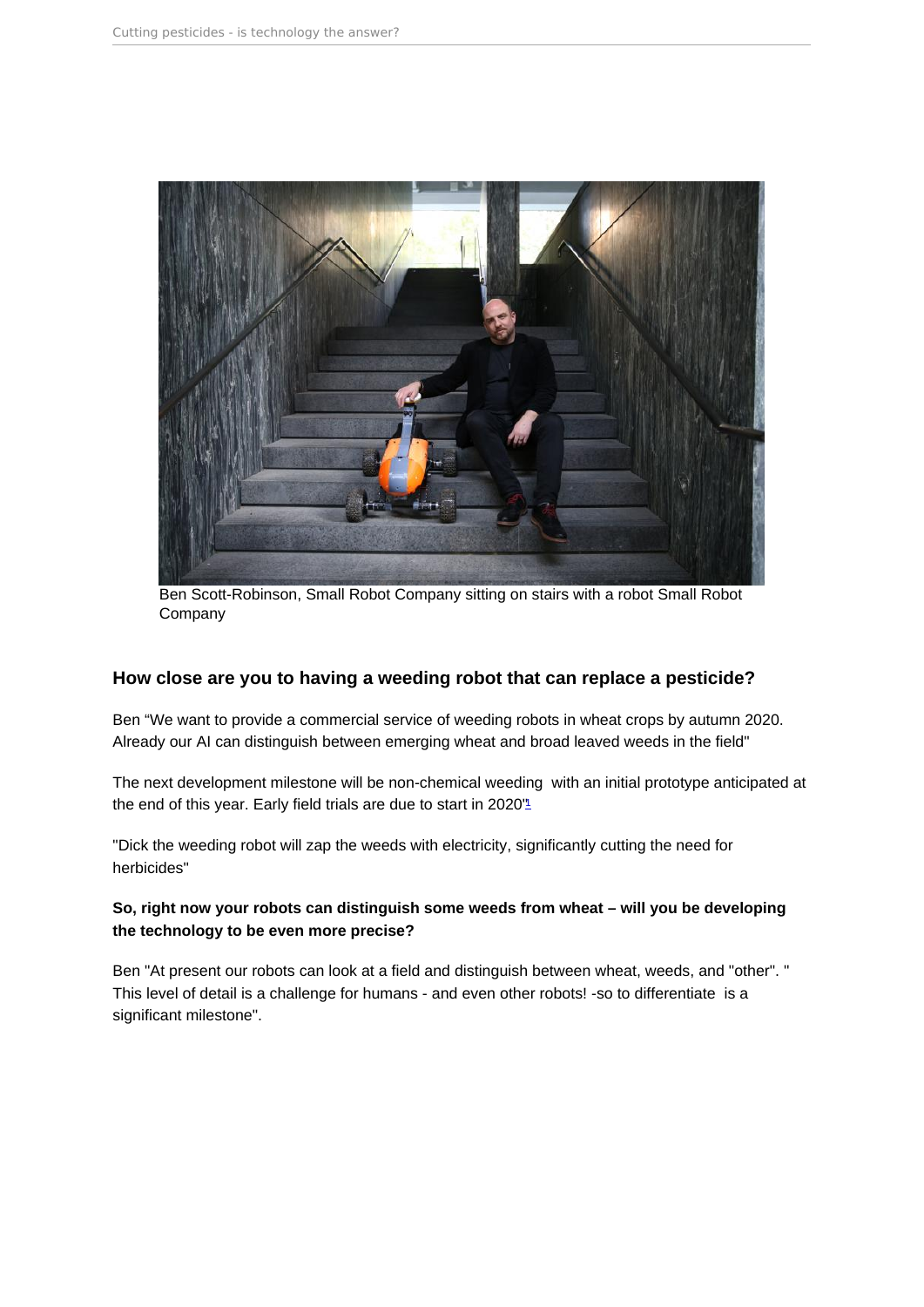"Our vision is that our robots will help farmers to see and do things differently – leaving beneficial wild plants where they are and only taking out specific problematic weeds that will out-compete the crop. This will be so much better for pollinators and other invertebrates".



Weeding robot prototype in field Small Robot Company

 "In the next year or so the AI technology will be able to identify particularly challenging weeds – like blackgrass – and target them. The key to all of this is that we'll have a robot on the ground – not a drone. This is important to be able to monitor what's going on – with every plant".

#### **What other developments we should be looking out for?**

Ben "We're developing the AI to detect disease inside a plant before it produces spores – meaning farmers would be dealing with the problem before it spreads, which would normally require spraying the whole crop. Instead a robot will deliver a precise dose of fungicide only where needed. No one else has the technology to deliver this at the moment, but we could be making it commercially available in the next two years".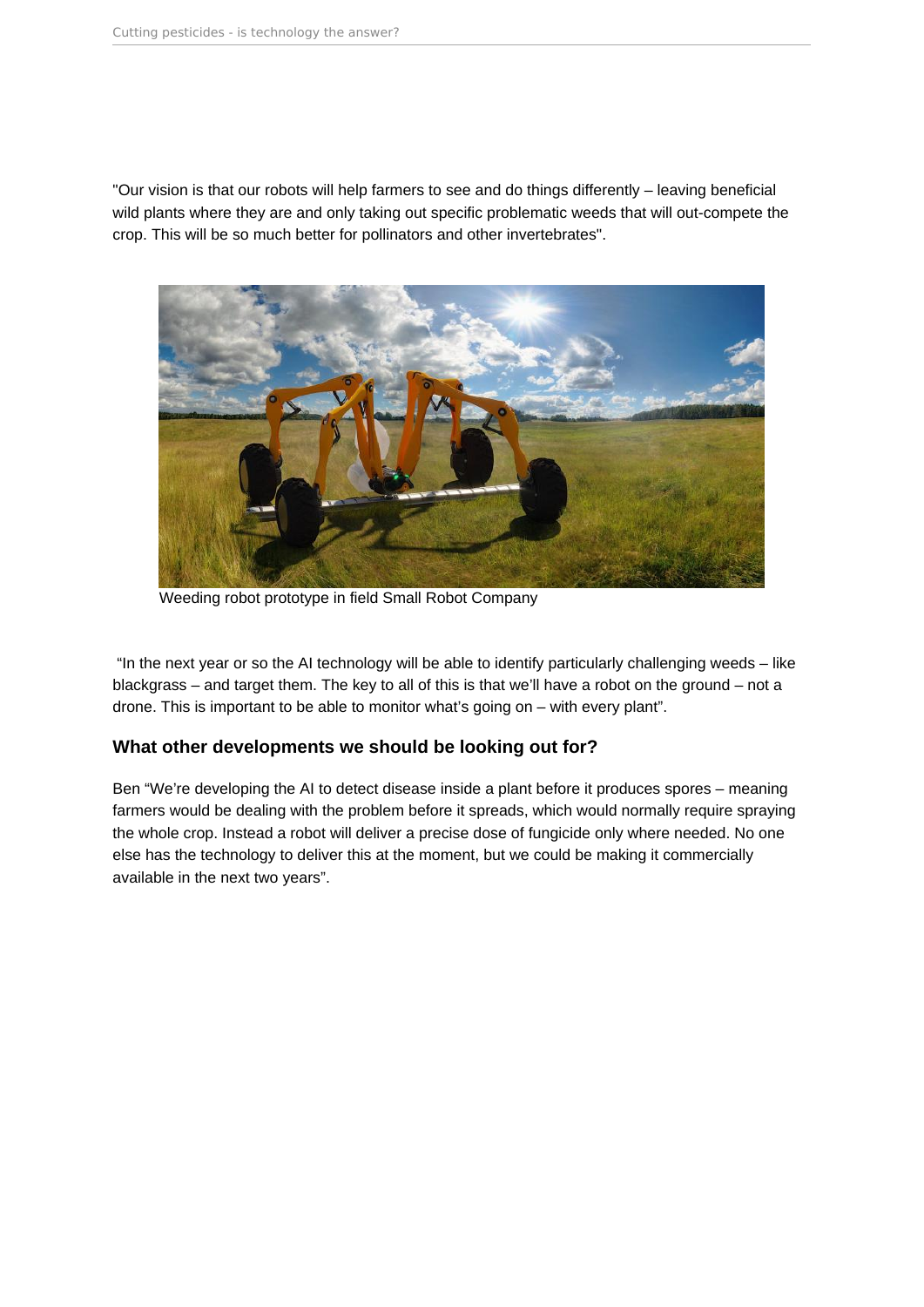

Andrew Hoad, Partner and Head of Leckford Estate with Tom monitoring robot Geoff Pugh

## **Do robots have a place in organic or agro-ecological systems where the emphasis is on preventing pest and weed pressure?**

Ben "Currently farmers are facing the challenge that we've had a system that allows the pests to proliferate when everything else has been wiped out. This has to change. But we need a mix of approaches – agro-ecological systems can be helped by technology and we do need to keep some chemicals available.

"We're trialling the robots with both conventional and organic farmers. Of course, there's more urgency for conventional farmers to find solutions, especially as they see that bans on particular pesticides are increasingly likely. But organic farmers are also looking for sustainable solutions for when they suffer from outbreaks of pests".

Ben emphasises SRC's belief that farmers are integral to solving environmental issues. Their strategy is to work closely with farmers on farm to develop the technology. "It needs to work the way farmers want it to if they are to use it".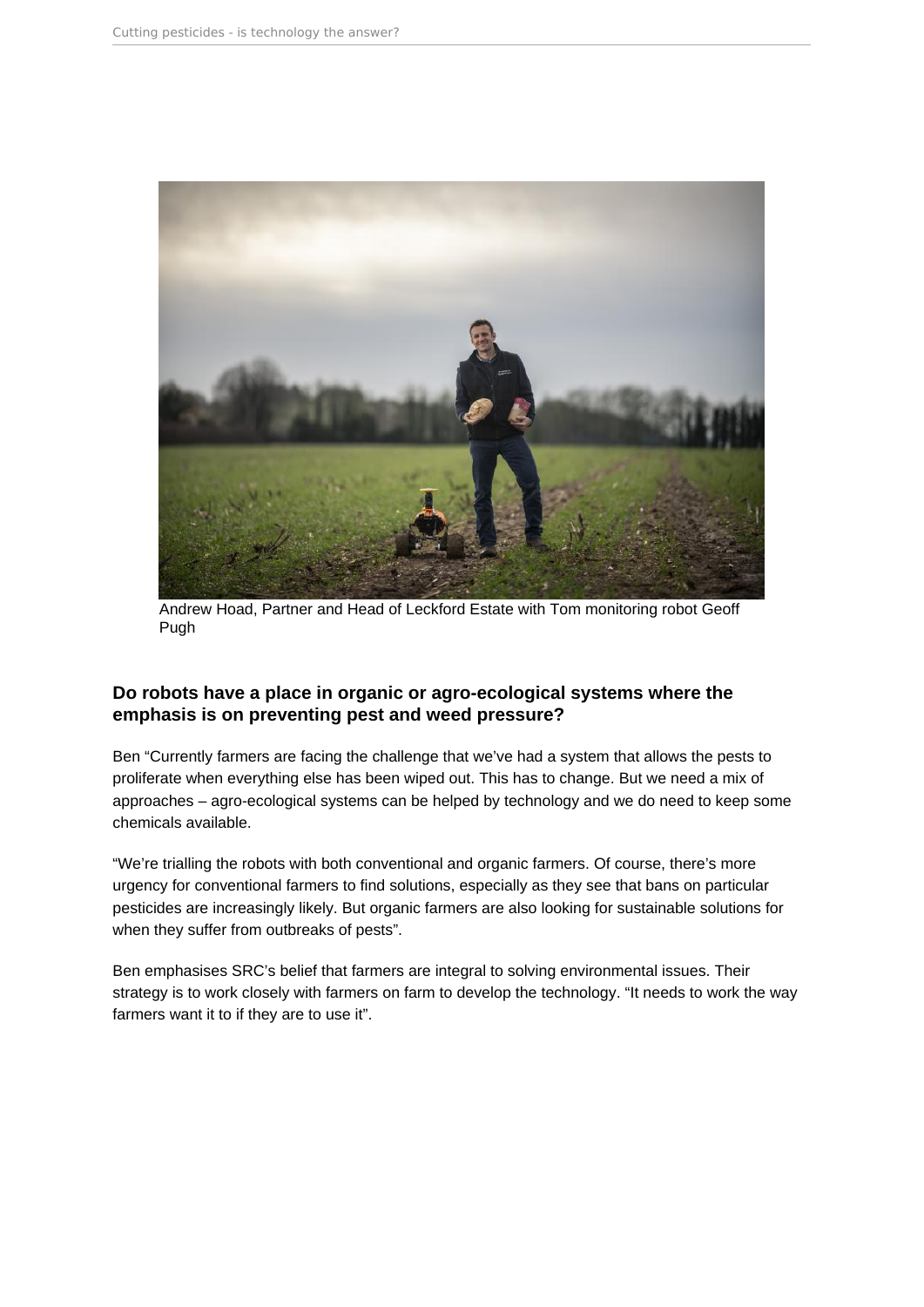## **Would a government target to cut pesticides help boost more innovations like these?**

Ben "Policy and regulation do drive innovation. There needs to be a consistent and clear steer from the government. It's hard to develop products for the future in the face of uncertainty. Will there be bans on particular products? Or targets for better soil health? The uncertainty around the Agriculture Bill has been very unhelpful".

## **Should the government be putting more funding into innovative solutions to cut pesticides?**

SRC has received government funding, which has helped it develop the technology. But there's also been a lot of uncertainty and delay with government funding and Brexit has also caused more uncertainties about funding.

Ben "With committed funding we could have advanced the ability to identify specific problem weeds, helping biodiversity by leaving more wild plants on our farms".

# **What do farmers think?**

It was great to hear from Ben about these exciting developments but what do farmers think? SRC works with a group of 20 farmers, who've paid for their service in advance and have a say in what SRC do. Farmers have helped develop the technology and the business model. This has led to SRC's plans to hire out its team of robots to farmers when there's a need, rather than expecting them to each invest in their own machines.

Andrew Ward, arable farmer and member of the SRC Farmer Advisory Group, is convinced – "We're now on the cusp of a fourth agricultural revolution, with food production and environmental care at its heart. We can't achieve this without robotics and automation becoming part of everyday farm life. Cost of production is rising at an alarming rate. Applying products to 100% of a field needs to change - my zero-tolerance approach to blackgrass is working. The next stage is to use robotics to only apply herbicides to those plants which need them."

Tom Jewers, another member of the advisory group, says "Non-chemical weeding is the holy grail. The farmer's crop protection toolbox is under ever growing pressure. Legislation is leaving us increasingly short of options".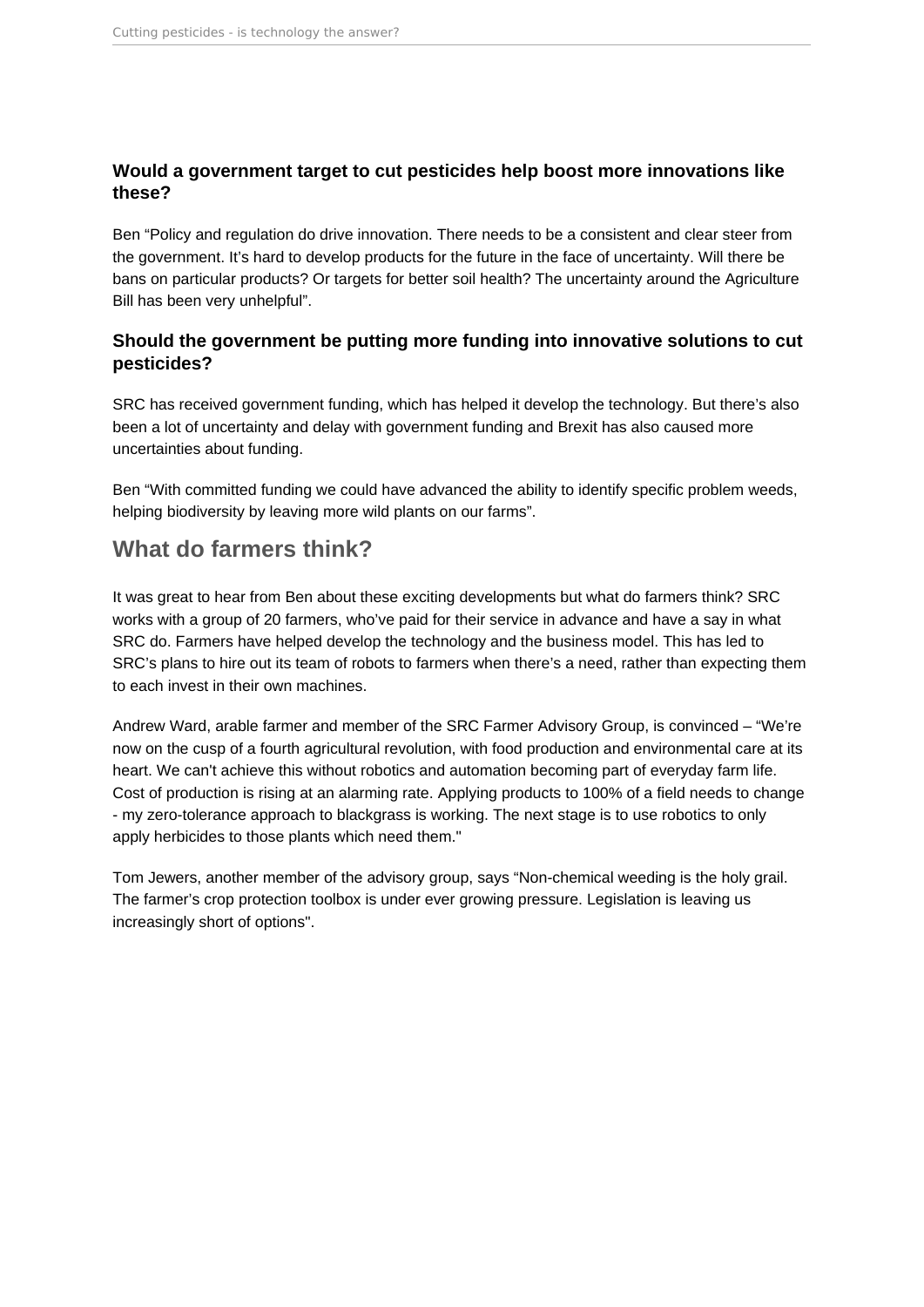SRC has been working closely with Waitrose's own farm - the Leckford Estate, Andrew Hoad, the farm's Head of Estate says "This technology could be truly groundbreaking and has the potential to shape how we farm in the future. By helping us be more precise and targeted in controlling weeds and managing pests, this next generation of farming robots could in turn help us protect biodiversity on our land and preserve the natural environment for future generations."

> **"We desperately need to develop ways to reduce the need for expensive plant protection products and artificial fertilisers. The ability to treat only the plants that actually need it is game-changing."**

# **Conclusions – are robots the way forward for cutting pesticides?**

Having talked to Ben, I'm excited by how far advanced the technology is and its potential to significantly cut chemical use. I'm also impressed by SRC's approach to involving farmers.

So what do I think? To tackle the threats of climate change and ecological collapse, farming will have to become sustainable in every sense of the word – we can't afford to focus on one challenge in isolation. So it's also good to know that SRC is looking at the potential to help cut other impacts of farming too. The "no till" planting technology they're developing will remove the need for ploughing. Using smaller, lighter and more agile machines reduces compaction and soil damage as well as the energy associated with cultivation.

## **Affordable and practical solutions**

Toxic chemicals do not have a place in a sustainable farming future. But farmers will need affordable and practical solutions to reduce their reliance on chemicals while still being able to protect their crops and produce healthy food. High-tech gizmos are not a silver bullet – but I'm convinced that AI and robotics should have a place in the farmer's toolbox.

Of course, this doesn't change or contradict my view that farmers need support to adopt agroecological approaches for the whole farm. To help prevent problems building up in the first place, these should include methods of farming such as more diverse rotations to reduce pest and disease incidence, and working with nature to tackle pest problems by building up natural predators.

Innovation comes in many forms and in this series of blogs we'll also look at some emerging low-tech ideas.